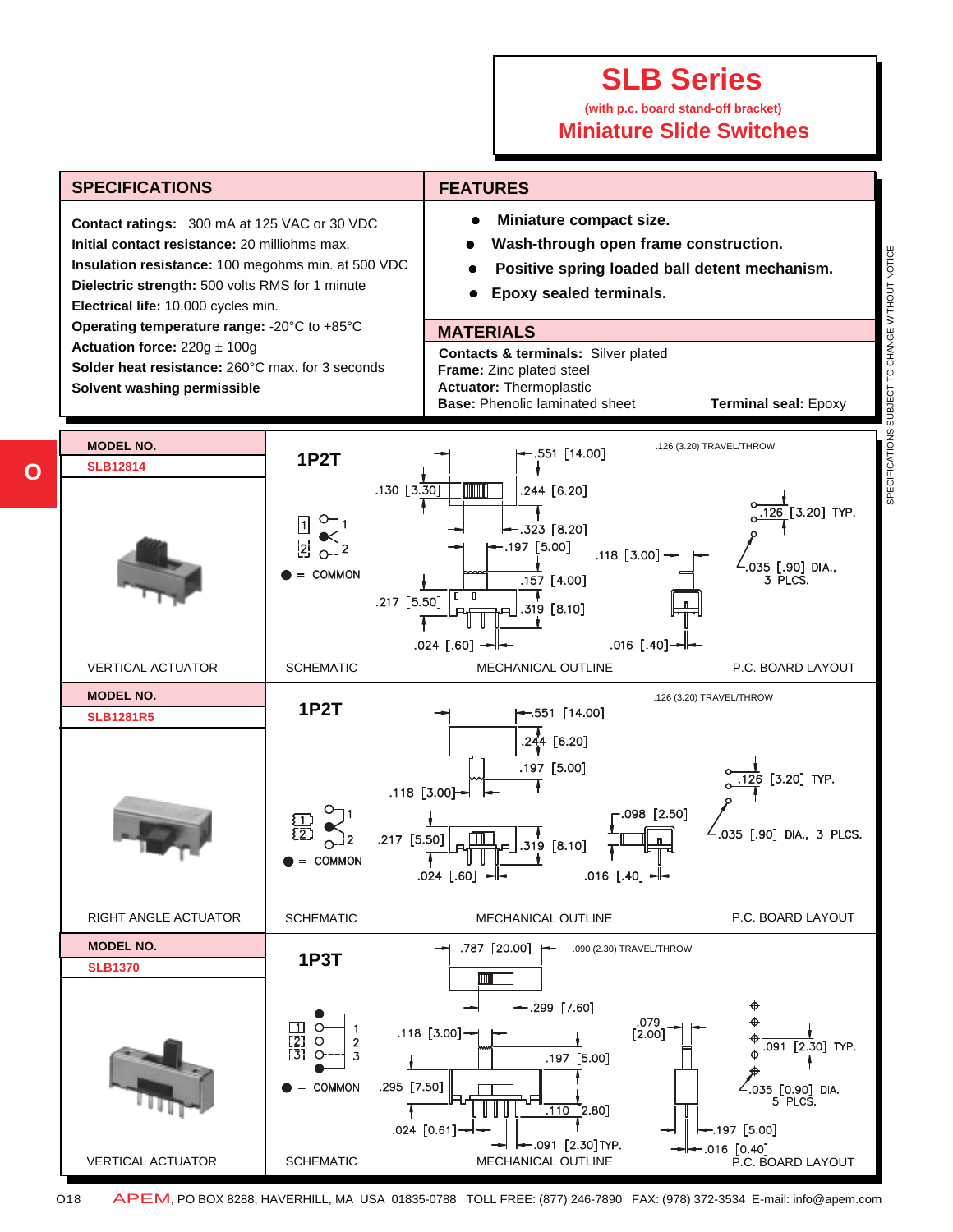#### **(with p.c. board stand-off bracket) Miniature Slide Switches**



APEM, PO BOX 8288, HAVERHILL, MA USA 01835-0788 TOLL FREE: (877) 246-7890 FAX: (978) 372-3534 E-mail: info@apem.com O19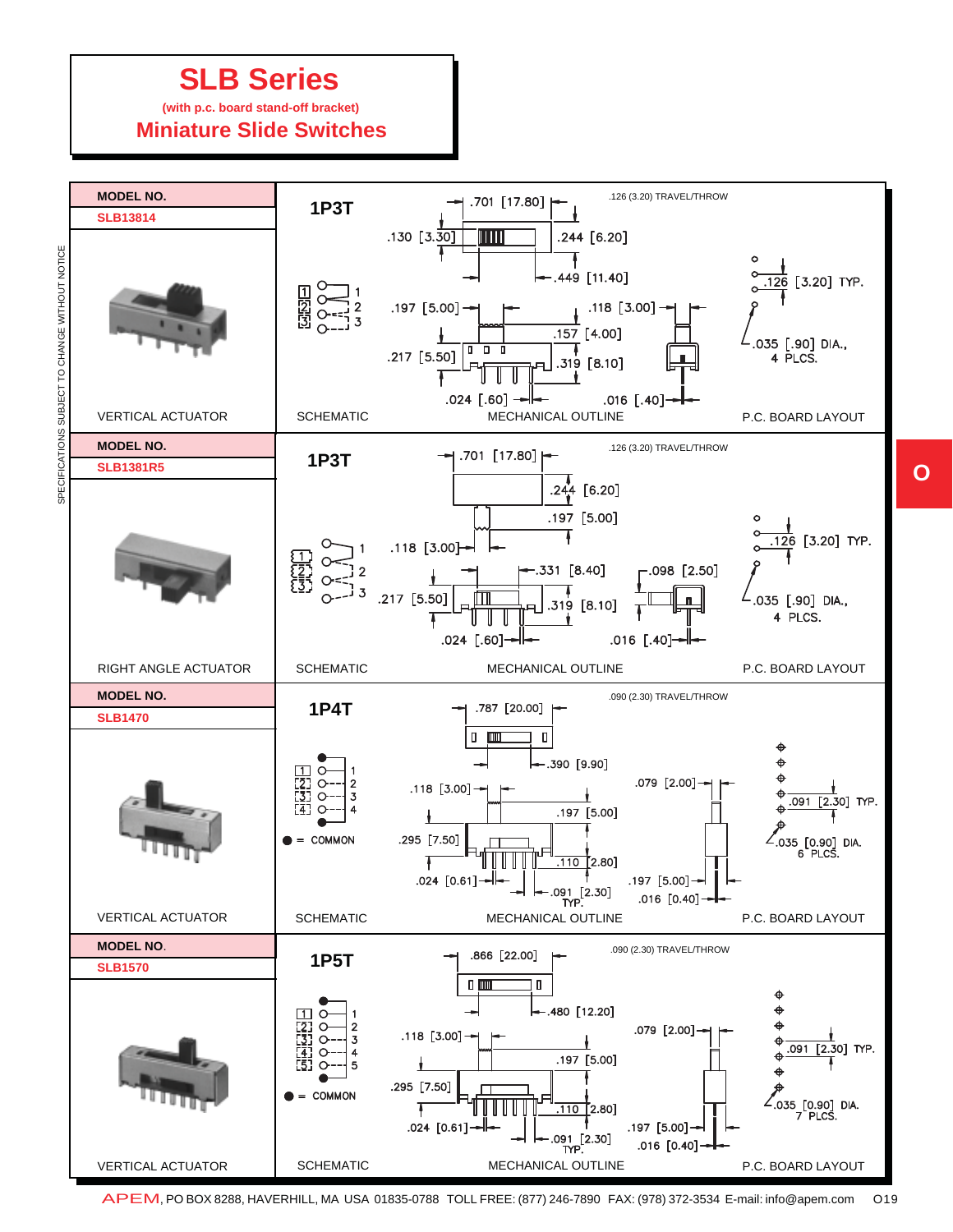#### **(with p.c. board stand-off bracket) Miniature Slide Switches**



O20 APEM, PO BOX 8288, HAVERHILL, MA USA 01835-0788 TOLL FREE: (877) 246-7890 FAX: (978) 372-3534 E-mail: info@apem.com

**O**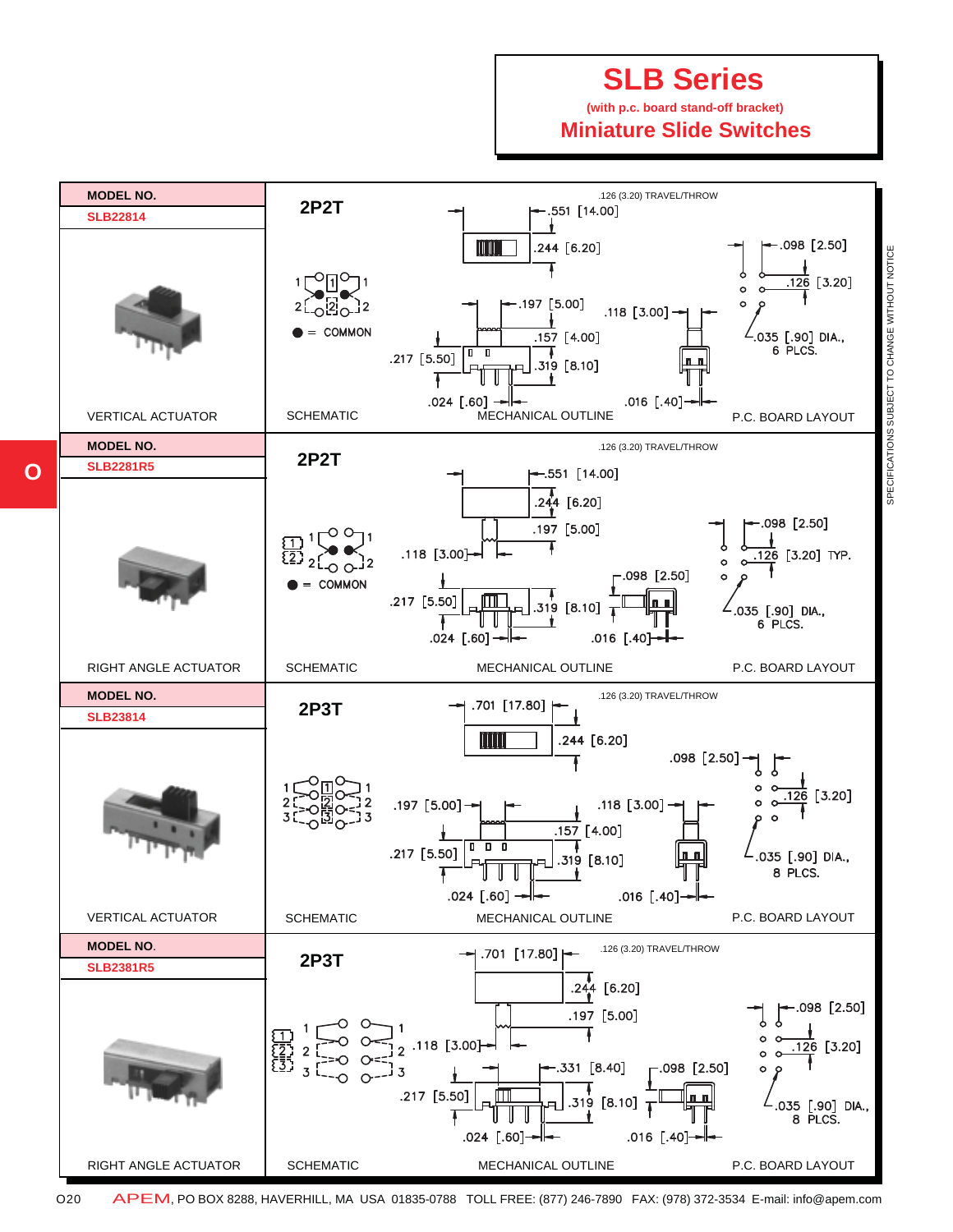**(with thru- p.c. board hole mounting bracket) Miniature Slide Switches**



**O**

APEM, PO BOX 8288, HAVERHILL, MA USA 01835-0788 TOLL FREE: (877) 246-7890 FAX: (978) 372-3534 E-mail: info@apem.com O21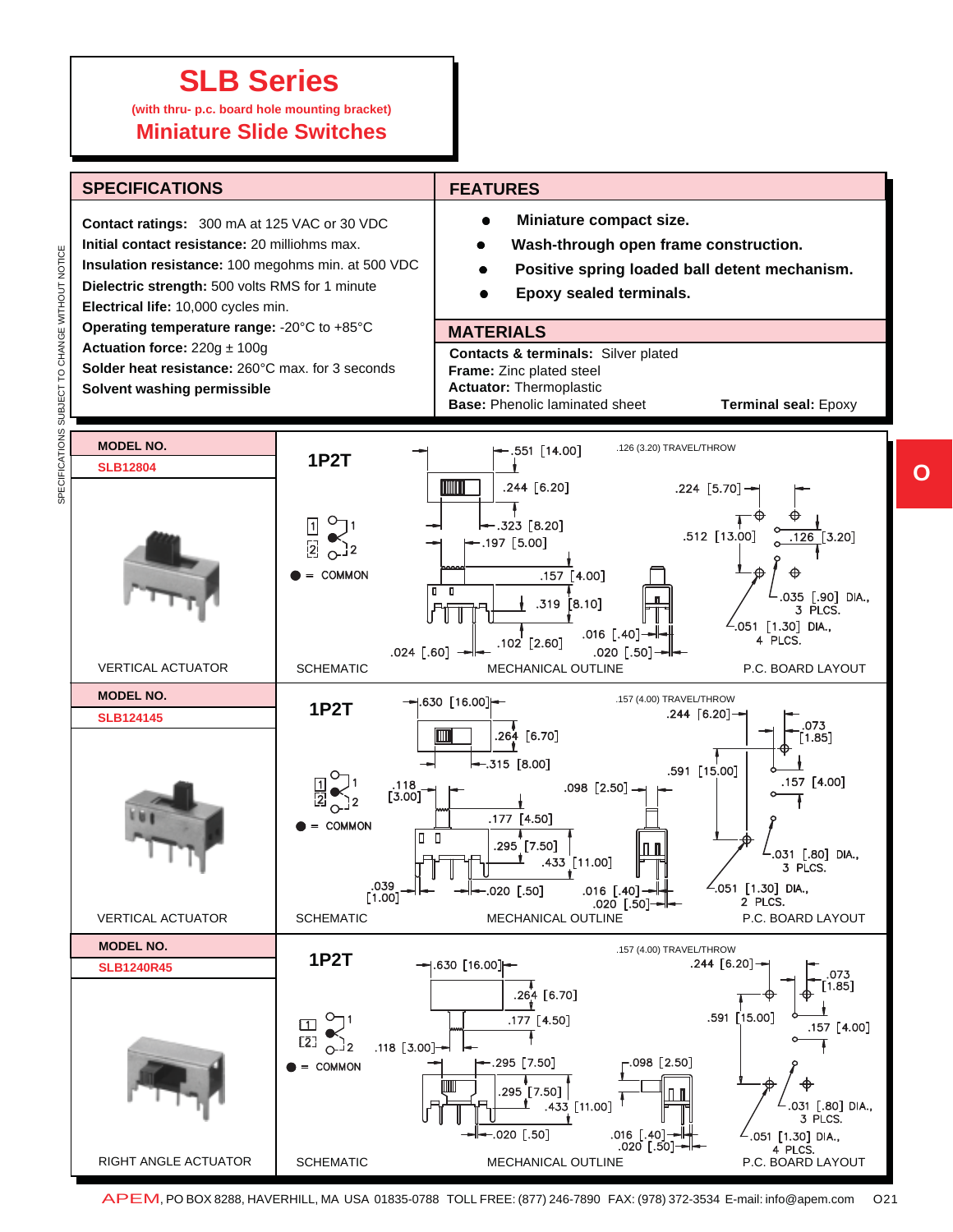**(with thru- p.c. board hole mounting bracket) Miniature Slide Switches**



O22 APEM, PO BOX 8288, HAVERHILL, MA USA 01835-0788 TOLL FREE: (877) 246-7890 FAX: (978) 372-3534 E-mail: info@apem.com

**O**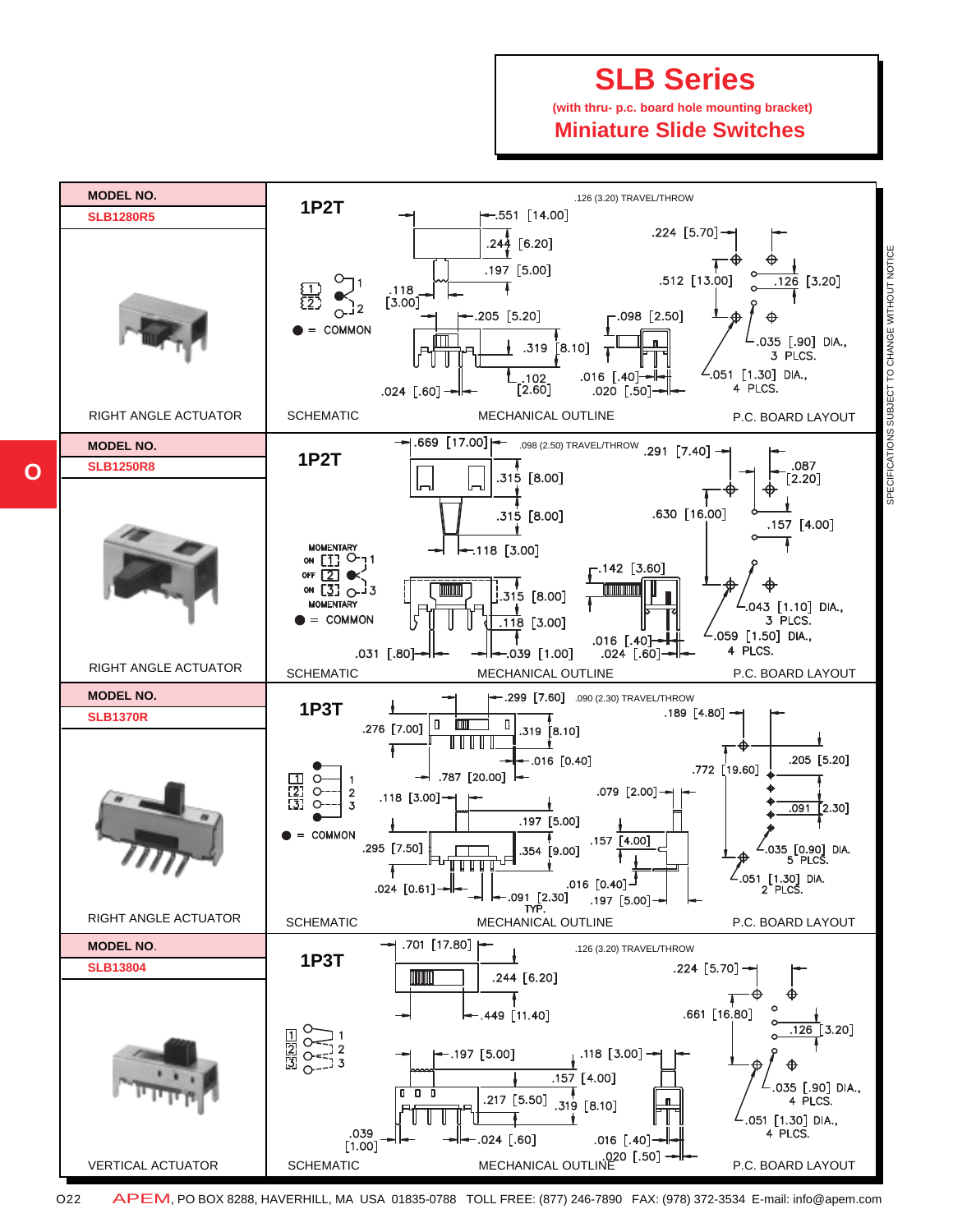**(with thru-p.c. board hole mounting bracket)**

 **Miniature Slide Switches**



APEM, PO BOX 8288, HAVERHILL, MA USA 01835-0788 TOLL FREE: (877) 246-7890 FAX: (978) 372-3534 E-mail: info@apem.com O23

**O**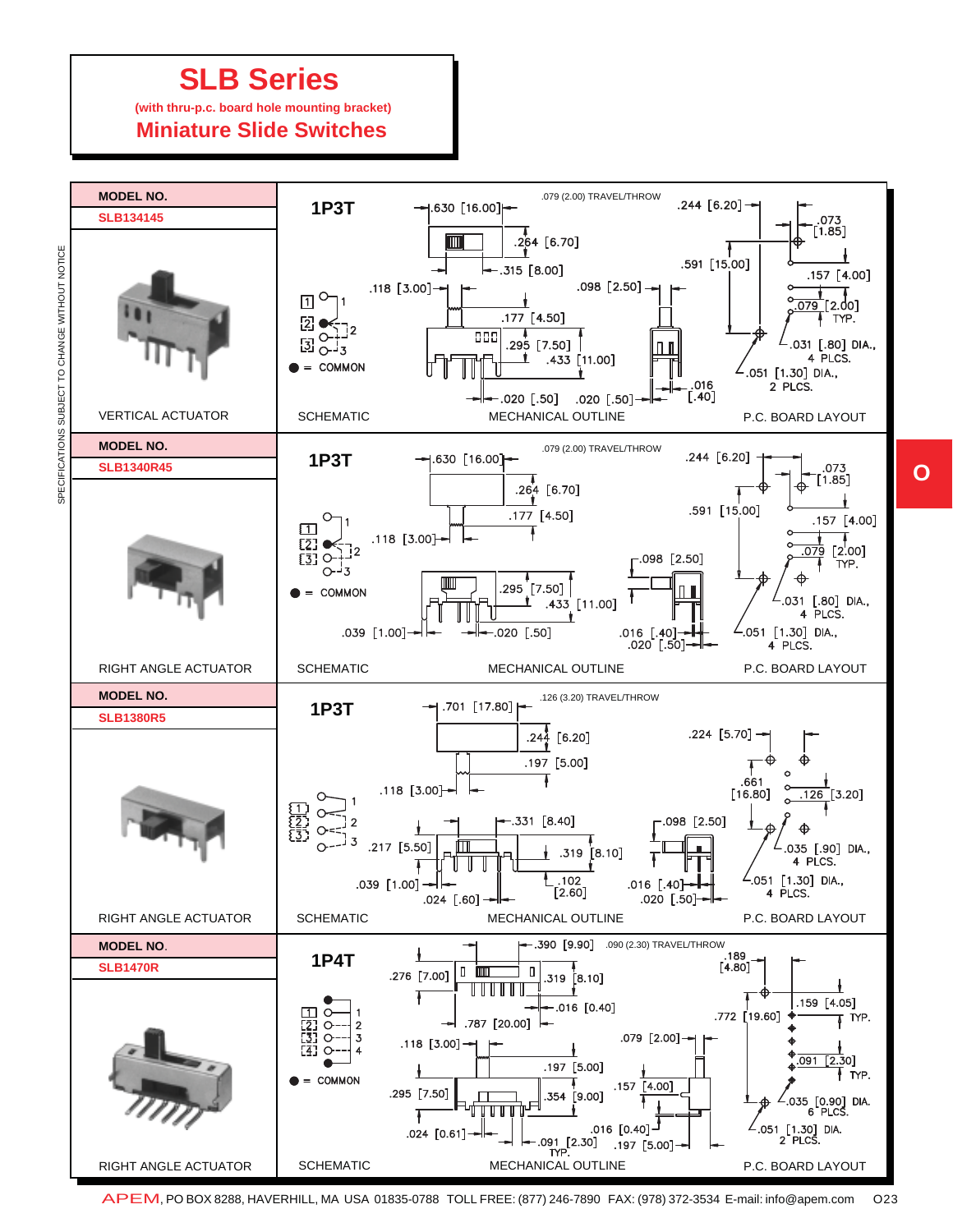**(with thru-p.c. board hole mounting bracket) Miniature Slide Switches**



**O**

O24 APEM, PO BOX 8288, HAVERHILL, MA USA 01835-0788 TOLL FREE: (877) 246-7890 FAX: (978) 372-3534 E-mail: info@apem.com